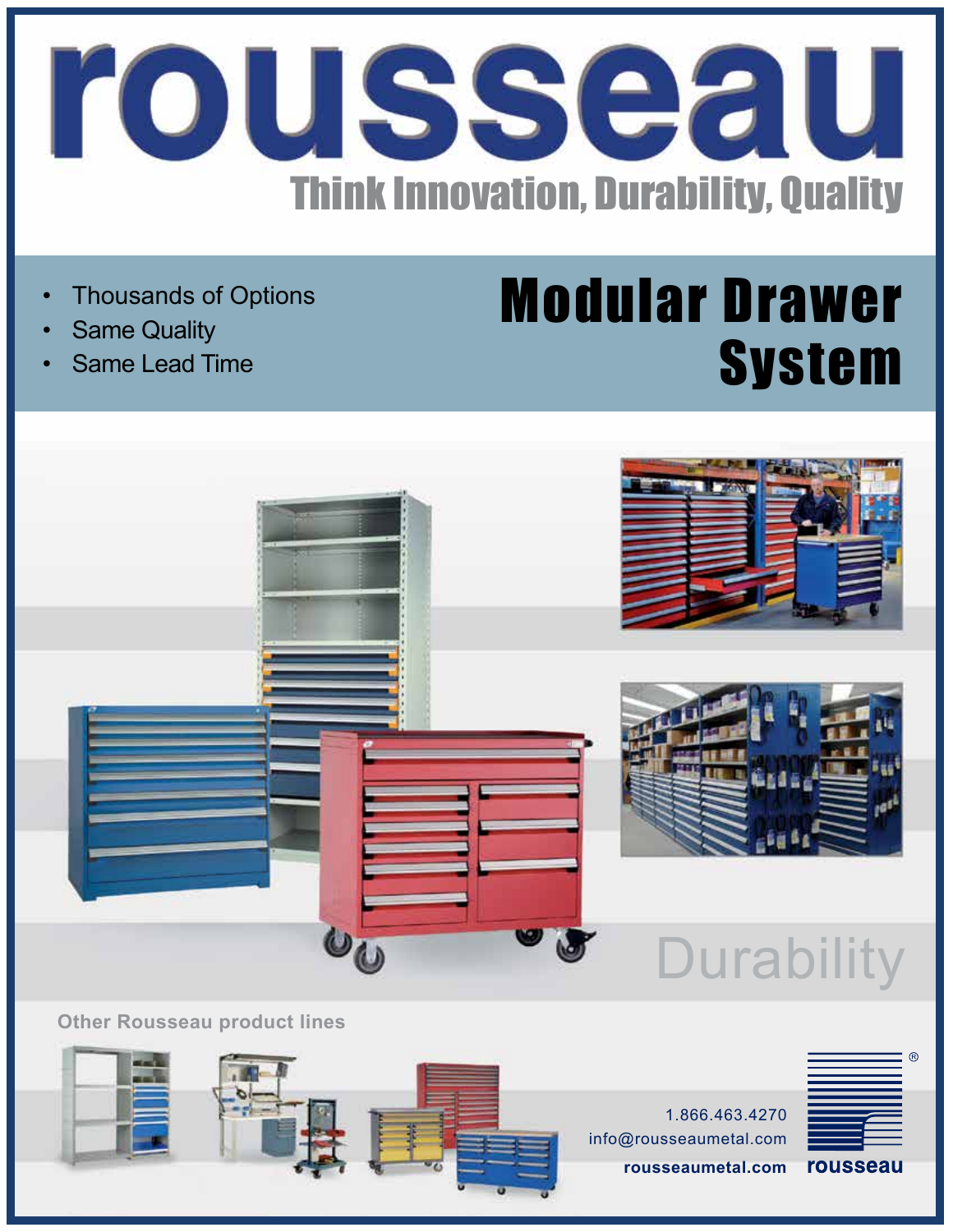# Modular Drawer System

## **Get an unbeatable product with exceptional strength. "**

The sturdy and distinctive looking Rousseau modular drawer is offered in different dimensions and perfectly suits heavy-duty cabinets, multi-drawer cabinets and shelving with drawers. They can also be interchanged according to your needs.

The Rousseau drawer has significant advantages: The drawers are available in 10 heights with a 400 lb. capacity per drawer and 100% access to drawer contents. In addition, there is a Lifetime Warranty on the rolling mechanism.



**400 lb capacity - 100% extension**





Its sturdy and distinctive appearance suits any environment.

True North American dimensions allow for perfect modularity.

Housings with predetermined fixing zones for installation of accessories such as work surfaces, shelves, etc.

Available stationary or mobile.

### **''R'' Heavy-Duty Cabinet ''R'' Multi-Drawer Cabinet**



Has a distinctive appearance and infinite configurations possible.

Choice of 14 dimensions (width x depth) with 6 cabinet heights and 10 drawer heights.

Whether you order one unit or one hundred, our specialists will help you build the configuration you need.

Available stationary or mobile.

### **Cabinet Accessories**

*Here are some of the possibilities.*

#### **Stacking Cabinet Door Waste and**



Perfect for storing bulky items.

Shelves have an edge along the sides and back to prevent items from falling into the bottom of the cabinet.



Opens 180° for full access to items stored inside.

Standard lock included.

Offered in solid metal or glass, single or double.

## **Recycling Drawer**



Allows sorting objects for recycling.

Has one divider to stabilize the containers and also allows storing different items behind.

#### **Choice of Top Polyurethane**



Choice of: laminated wood, plastic laminated, steel with rubber mat, stainless steel, galvanized steel and painted steel.

## **Casters**



Choice of 3 types of casters: rigid, swivel and swivel with total-lock brake system.

Polyurethane superior industrial quality casters.

#### $4$ " or  $6$ ".

#### **Foldaway Shelf**



Add on to obtain a wider work surface on top of a cabinet when needed.

Non-slip rubber mat surface.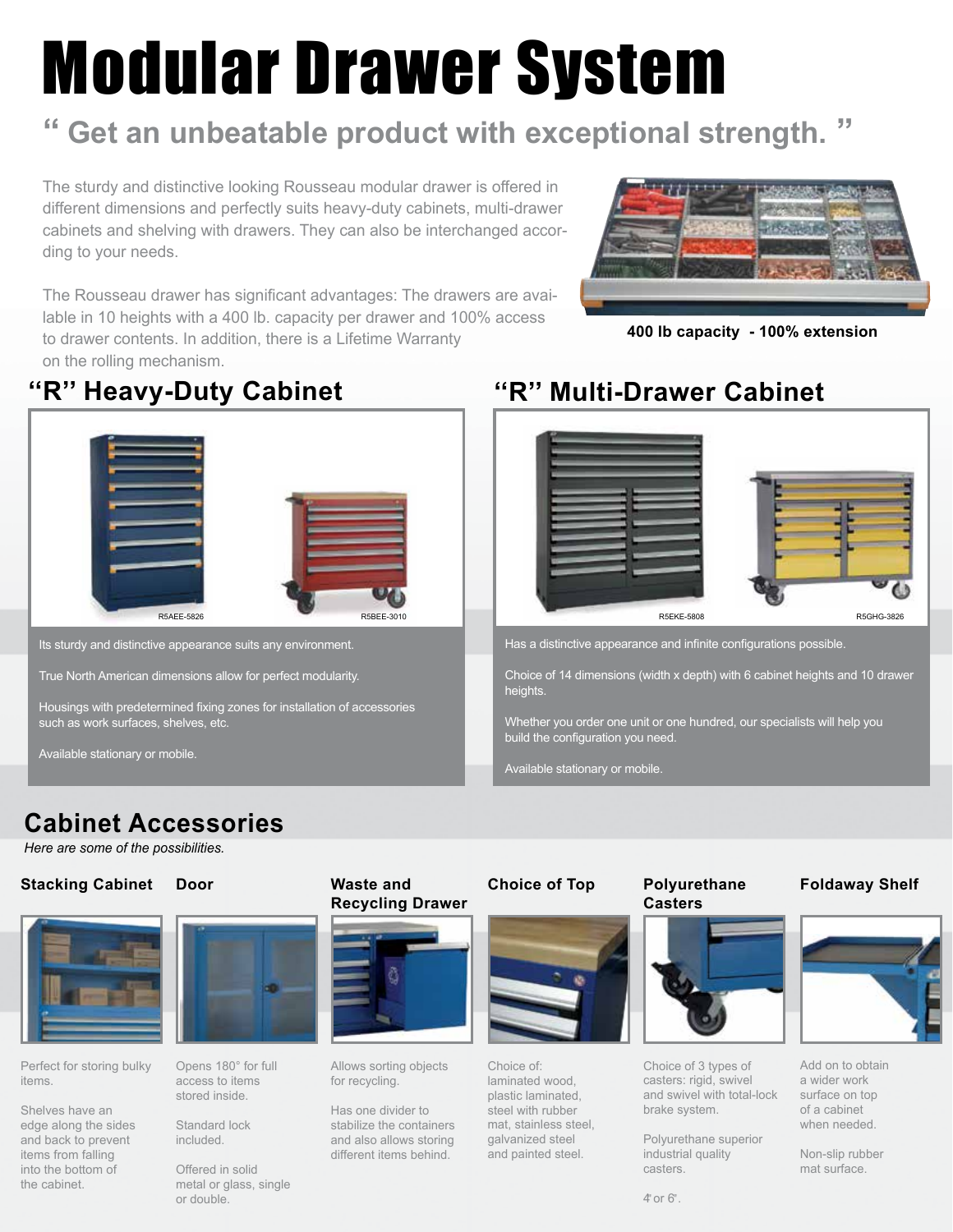

**Rousseau modular drawer system allows you to easily gain important space.**

### **Shelving with ''R'' Drawers**



**Security Accessories**

The drawers install in Rousseau Spider® Shelving, but they can also be installed in over 35 brands of shelving on the market. This enables you to keep existing materials.

Easy and quick hook-on assembly for most brands of shelving.

Instead of building an addition onto your building, choose high-density storage; optimize your investments and get more room.

#### **Drawer Accessories**

*Here are some of the possibilities.*

**Partitions & Dividers**

**Plastic Bins**



**Foam for Protection**



**Storage Trays**



**Foam for Tools Label Holder**





**Lock**  *Here are some of the possibilities.*

**for Drawer**



**Integrated Lock-In Mechanism**



**Lock-out Mechanism**







**And more...**



### **www.rousseaumetal.com**



(cabinet or shelving)



**True One-drawerat-a-time System** (cabinet)